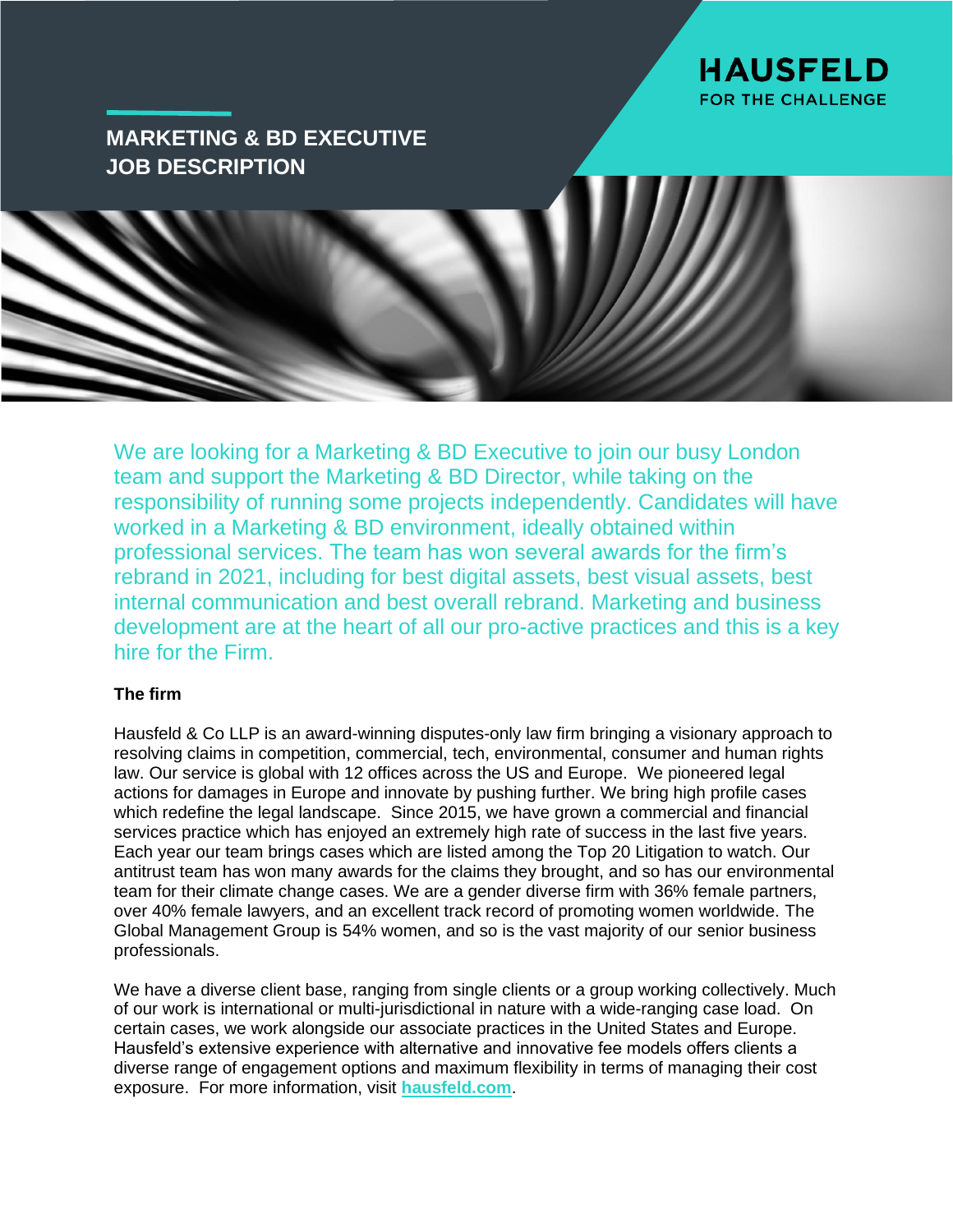# **Role and reporting**

As Marketing & BD Executive you will be reporting to the Marketing & BD Director.

# **Purpose of the role**

We are a small and effective team. We are looking for a Marketing & BD Executive to join our busy London team and support the Marketing & BD Director, while taking on the responsibility of running some projects independently. Candidates will have worked in a Marketing & BD environment, ideally obtained within professional services. The team has won several awards for the firm's rebrand in 2021, including for best digital assets, best visual assets, best internal communication and best overall rebrand.

This role is critical for the smooth operation of the firm and applicants should be highly organised, possess digital expertise and enjoy working in a busy and dynamic environment. Working for lawyers means your written English needs to be impeccable. As a service centre, you will work with all lawyers across the board, including the most senior people within the firm. Together with the Marketing & BD Director, you form the hub of marketing knowledge in London and coordinate with other international offices.

Working for a small team, means you will get exposed to a wide range of tools in the marketing toolbox (there never is a boring day!), including administrative tasks. Although there are inevitably occasions on which we work late, we try hard to achieve a work-life balance and Hausfeld operated an agile working policy long before the pandemic. We genuinely believe in what we are trying to achieve as a firm. This makes Hausfeld a refreshing place to work.

# **Responsibilities**

General

- Help implement marketing & BD strategies, campaigns and projects
- Assist with BD reporting.
- Find ways to help achieve the Team's goals

## **Marketing**

- Assist with the production of BD (pitch material) and marketing literature
- Event organisation (annual party, seminars, small client events)
- Sponsorship programme: review sponsoring and/or speaking opportunities at conferences
- Coordinate with external agencies (design, print, event, catering)
- Help coordinate the Firm's newsletters and distribution lists
- Assist with keeping the website up to date and ensure profiles and content are current; upload new material
- Social media: help manage the twitter and LinkedIn company accounts
- Track activities of the firm when it comes to PR, marketing activity and conference participation
- Website development
- Brand maintenance